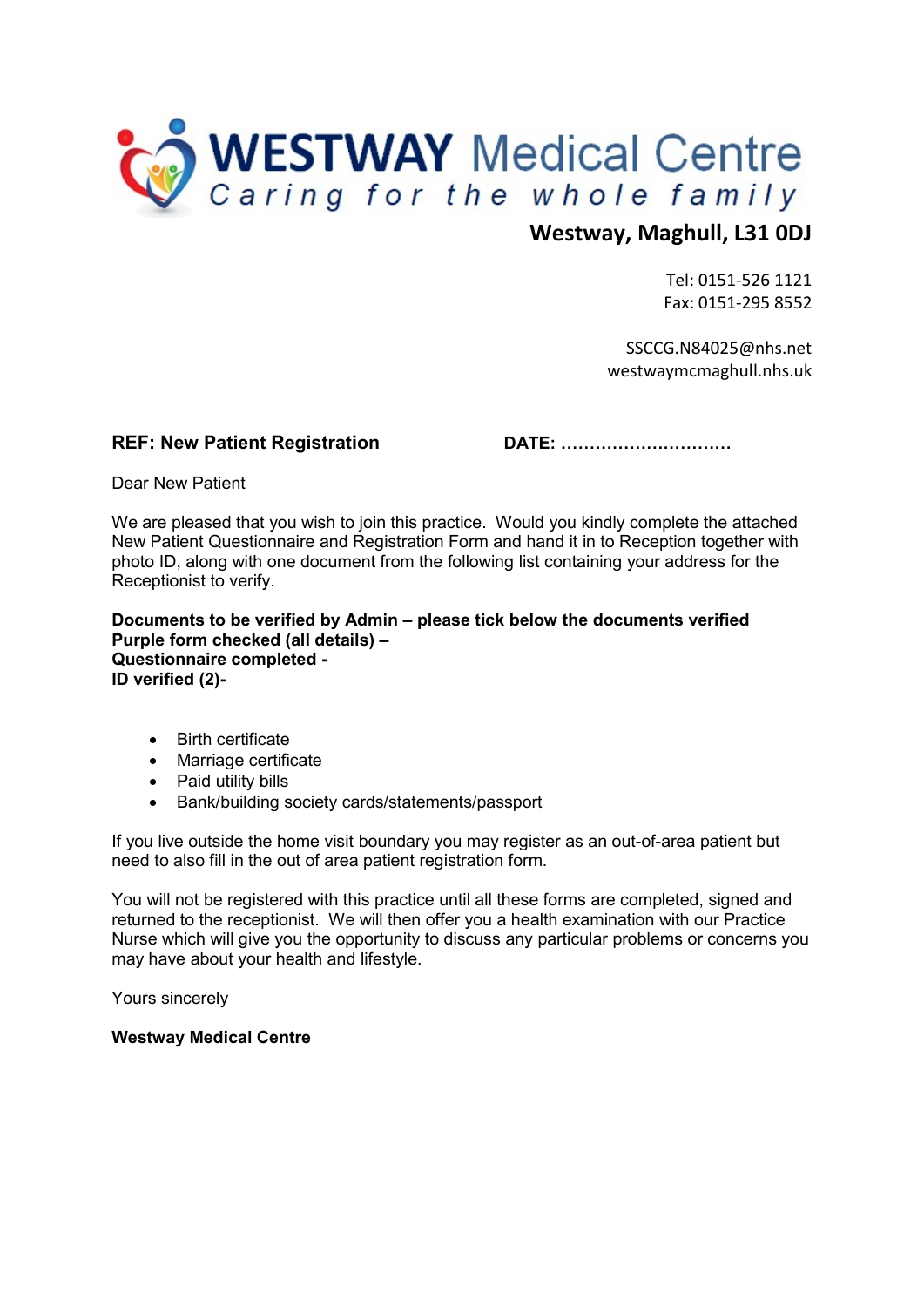## NEW PATIENT REGISTRATION/ HEALTH QUESTIONNAIRE

## To the Patient:

To register with the practice, please complete this questionnaire as fully as possible. The information will help the Practice Nurse make an initial assessment of your health which will help in your future treatment.

| Date of Birth:                                                                                                                |
|-------------------------------------------------------------------------------------------------------------------------------|
| Marital status:  Previous Surname:                                                                                            |
| Address:                                                                                                                      |
|                                                                                                                               |
|                                                                                                                               |
|                                                                                                                               |
| Postcode:                                                                                                                     |
|                                                                                                                               |
| Mobile:                                                                                                                       |
| Email address:                                                                                                                |
| Occupation:                                                                                                                   |
|                                                                                                                               |
| Westway Medical Centre uses text messages to communicate and send patient<br>key information                                  |
| I consent to being contacted by the practice text message or email via email<br>regarding my health and appointment reminders |
| I consent to being contacted by the practice text message or email via email<br>regarding practice news                       |

Date of completion of this form: …………………………….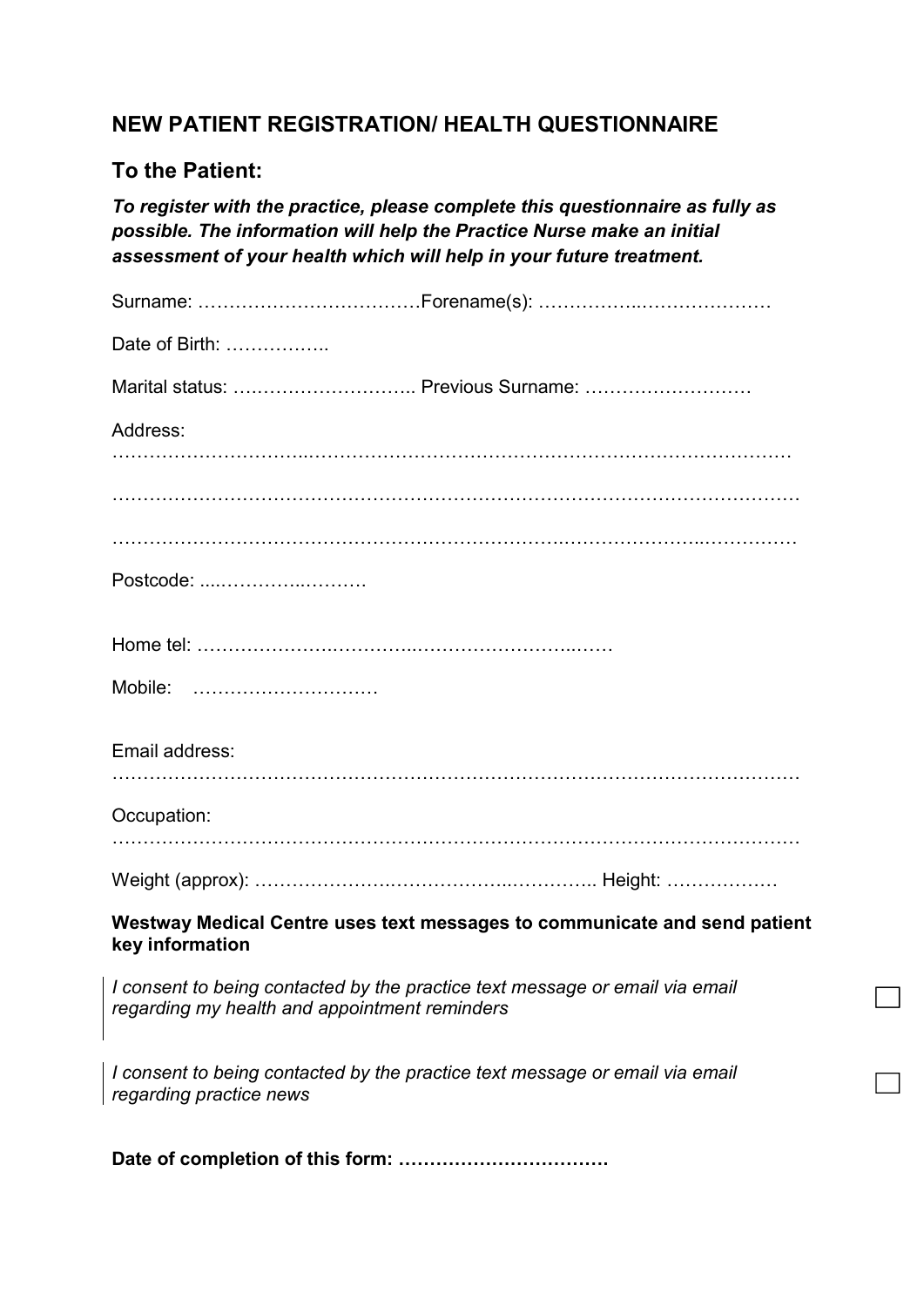## Ethnic Origin

Please indicate your ethnic origin. This is not compulsory, but may help with your healthcare, as some health problems are more common in specific communities, and knowing your origins may help with the early identification of some of these conditions.

#### Choose ONE section from A to E, and then tick ONE box to indicate your background.

#### A White

|  | <b>British</b>                            |
|--|-------------------------------------------|
|  | Irish                                     |
|  | Any other white background, please state: |

#### B Mixed

| White and Black Caribbean                 |
|-------------------------------------------|
| White and Black African                   |
| White and Asian                           |
| Any other mixed background, please state: |

#### C Asian or Asian British

| Indian                                    |
|-------------------------------------------|
| Pakistani                                 |
| Bangladeshi                               |
| Any other Asian background, please state: |

#### D Black or Black British

| Caribbean                                 |
|-------------------------------------------|
| African                                   |
| Any other black background, please state: |

#### E Chinese or other ethnic group

| Chinese                  |
|--------------------------|
| Any other, please state: |

#### First language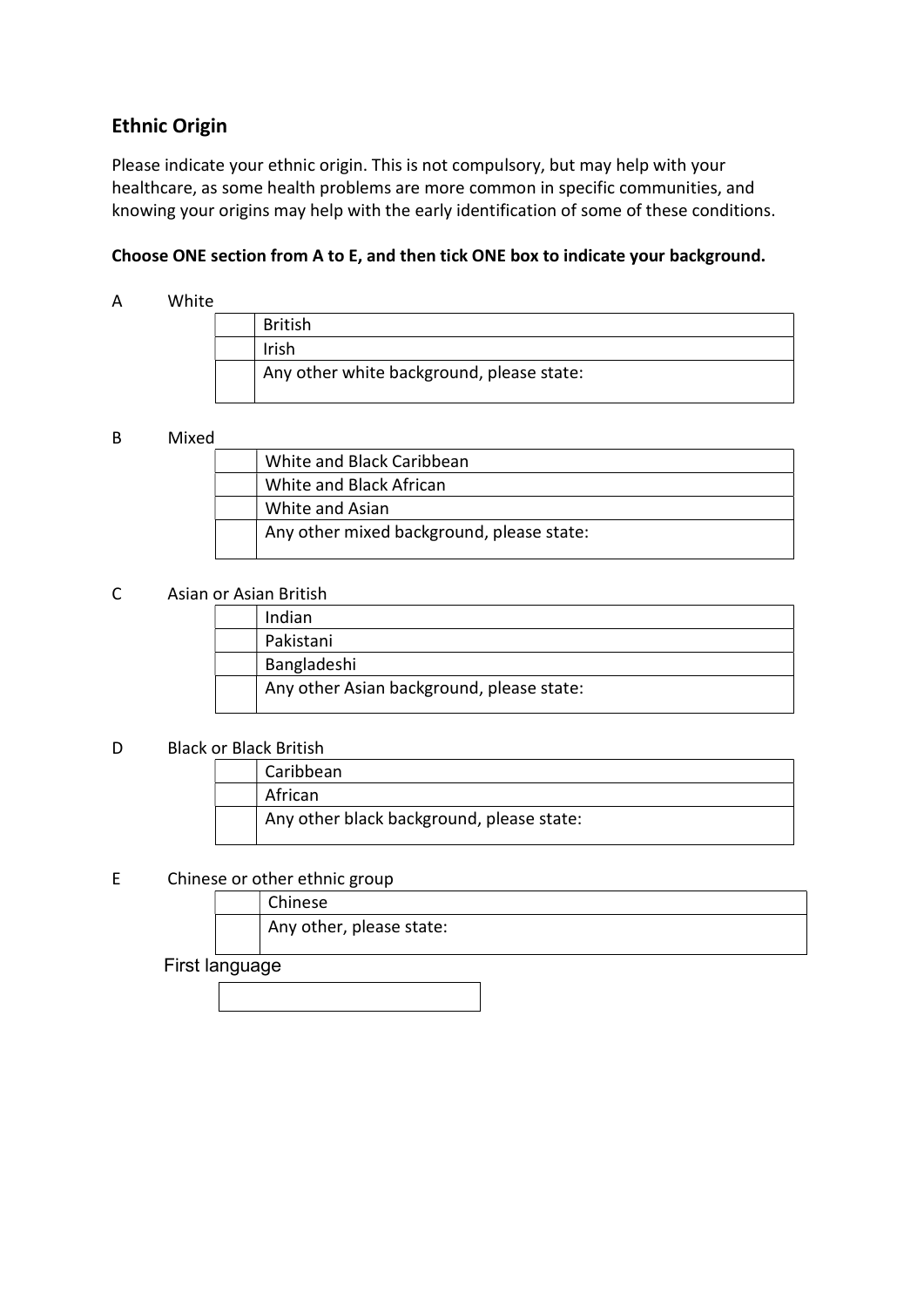#### APPOINTMENTS

We will try our best to accommodate your request this will include sign posting you to other appropriate services. Routine appointments can be booked on line or by contacting the surgery. When you telephone for an urgent on the day appointment we would be grateful if you could provide the receptionist with brief details of your problem so that you can be offered an appointment with the most appropriate member of the team, this maybe with the Nurse Practitioner, Practice Nurse or Pharmacist.

Please note a standard GP appointment is 10 minutes, if you are seeking to address multiple problems please consider requesting a double appointment.

#### LIFESTYLE

|                                                                                    | Do you smoke YES / NO (please circle) |  | if YES, how many /per day<br>if ex-smoker, when did you quit |  |  |  |  |  |  |
|------------------------------------------------------------------------------------|---------------------------------------|--|--------------------------------------------------------------|--|--|--|--|--|--|
|                                                                                    |                                       |  |                                                              |  |  |  |  |  |  |
| (1 spirit = 1 glass of wine = $\frac{1}{2}$ pint = 1 unit)                         |                                       |  |                                                              |  |  |  |  |  |  |
| Do you take regular exercise - YES / NO (please circle) if YES,  times<br>per week |                                       |  |                                                              |  |  |  |  |  |  |
| Do you drive - YES / NO (please circle)                                            |                                       |  |                                                              |  |  |  |  |  |  |
| Do you have any mobility problems/special needs - YES / NO (please circle)         |                                       |  |                                                              |  |  |  |  |  |  |
|                                                                                    |                                       |  |                                                              |  |  |  |  |  |  |
|                                                                                    |                                       |  |                                                              |  |  |  |  |  |  |

### **Diet**

| Do you have a varied diet including milk, meat, vegetables and fruit? | Yes / No |
|-----------------------------------------------------------------------|----------|
| Has your cholesterol been checked in the last two years?              | Yes / No |

### Family History

Is there any of the following in your family (father, mother, brother, sister) before the age of 65?

Heart Disease (e.g. heart attacks, angina) Yes / No which family member? ………………………….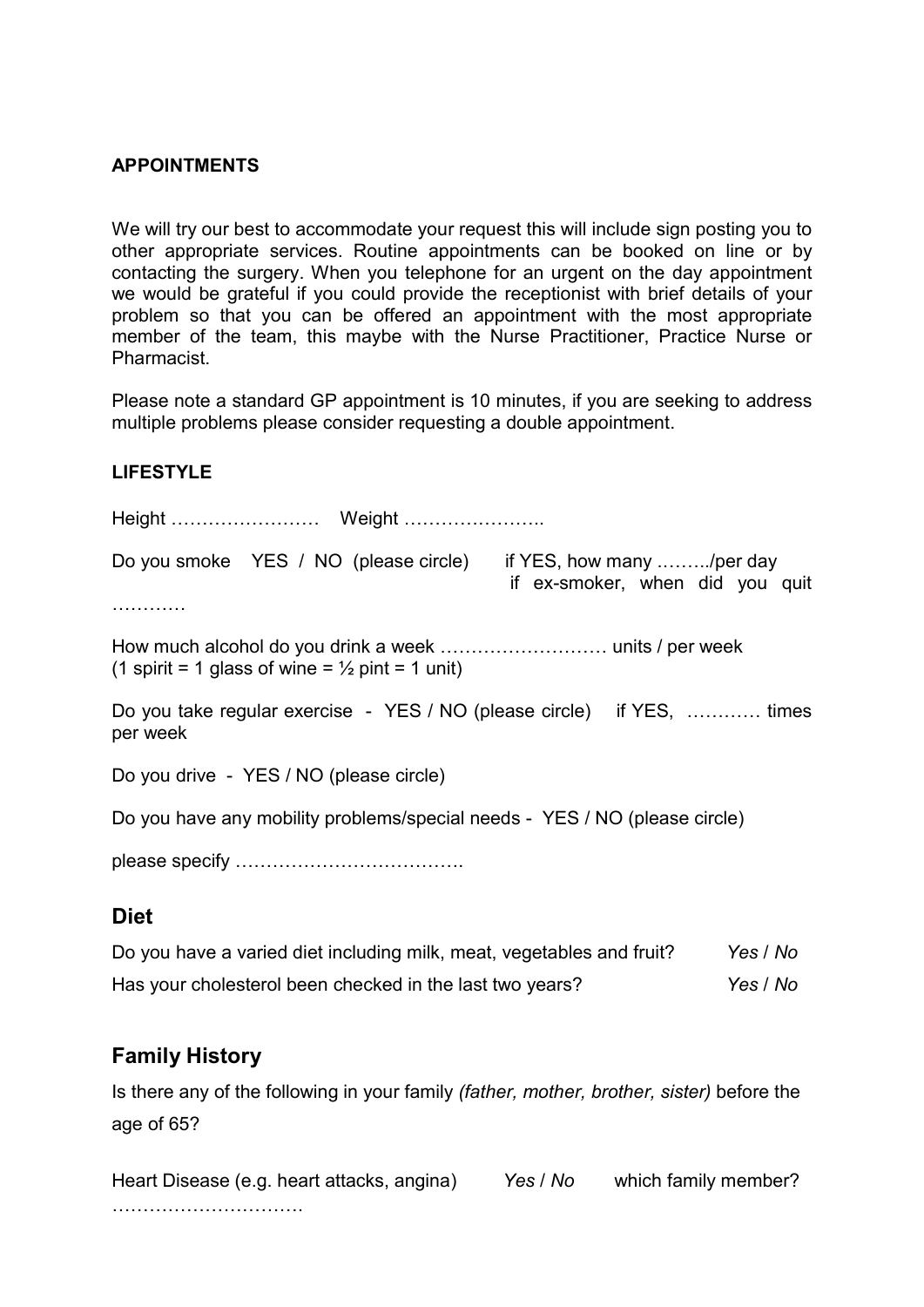| <b>Stroke</b>                                                                   |                 | Yes / No which family member?    |
|---------------------------------------------------------------------------------|-----------------|----------------------------------|
|                                                                                 |                 |                                  |
| Cancer                                                                          |                 | Yes / No<br>which family member? |
|                                                                                 |                 |                                  |
|                                                                                 | Site of cancer? |                                  |
| <b>Medication</b>                                                               |                 |                                  |
| Please give details of any medication which you take (prescribed or otherwise): |                 |                                  |
|                                                                                 |                 |                                  |
|                                                                                 |                 |                                  |
|                                                                                 |                 |                                  |
|                                                                                 |                 |                                  |
| <b>Allergies</b>                                                                |                 |                                  |
| Are you allergic to any substances, including medication or foods? Yes / No     |                 |                                  |
| If Yes, please give details:                                                    |                 |                                  |
|                                                                                 |                 |                                  |
|                                                                                 |                 |                                  |
|                                                                                 |                 |                                  |
|                                                                                 |                 |                                  |

# Past Medical History

Please include any details any diagnoses and any hospital treatment as an inpatient: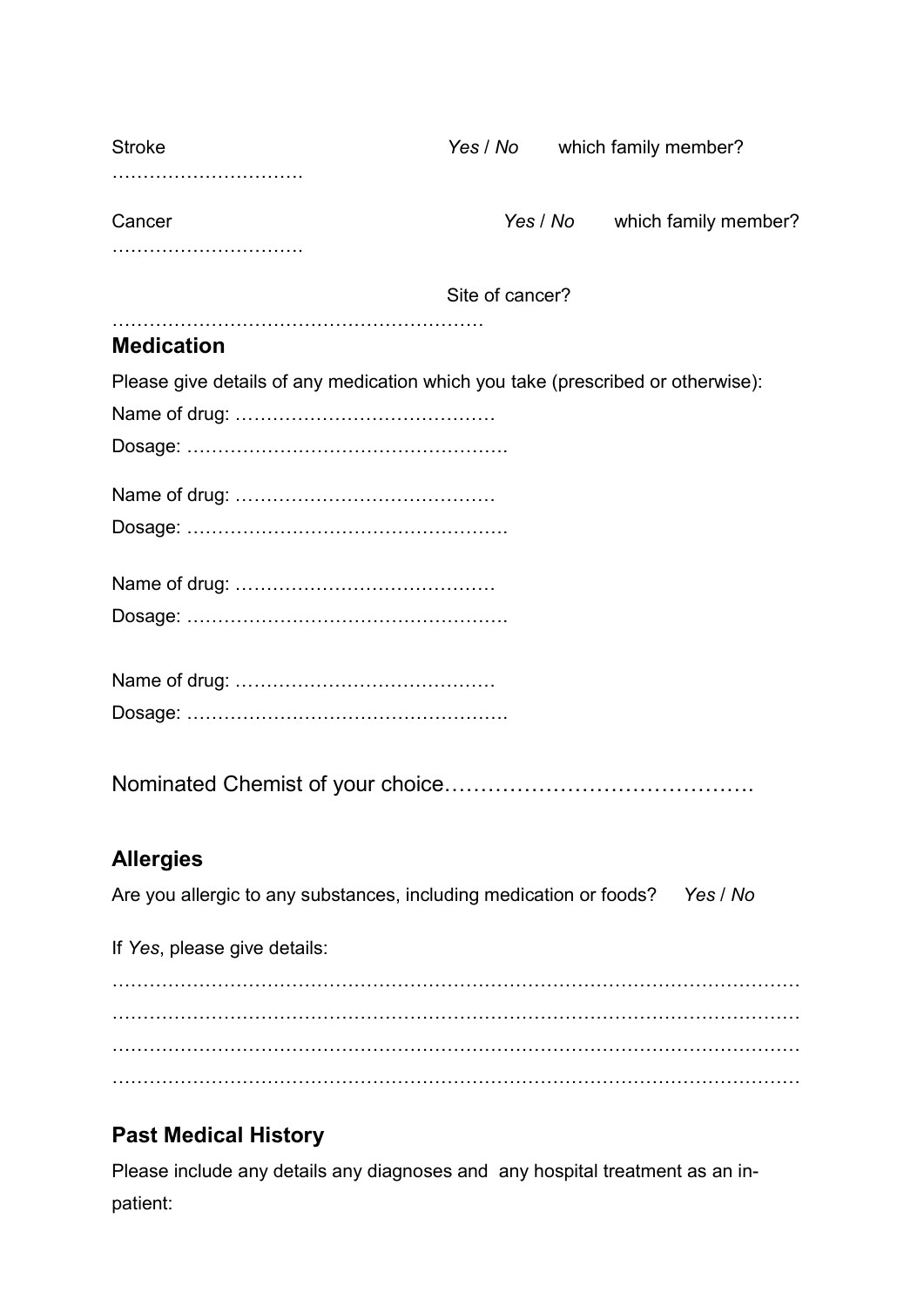Please give details of any treatment for any chronic medical conditions:

Please give dates of any X-ray/MRI or CT scans/mammogram/ultrasound:

## **Immunisations**

| List all in the last |  |
|----------------------|--|
|                      |  |
|                      |  |
|                      |  |

## **Female Patients**

| Please give details of any complications in pregnancy: |
|--------------------------------------------------------|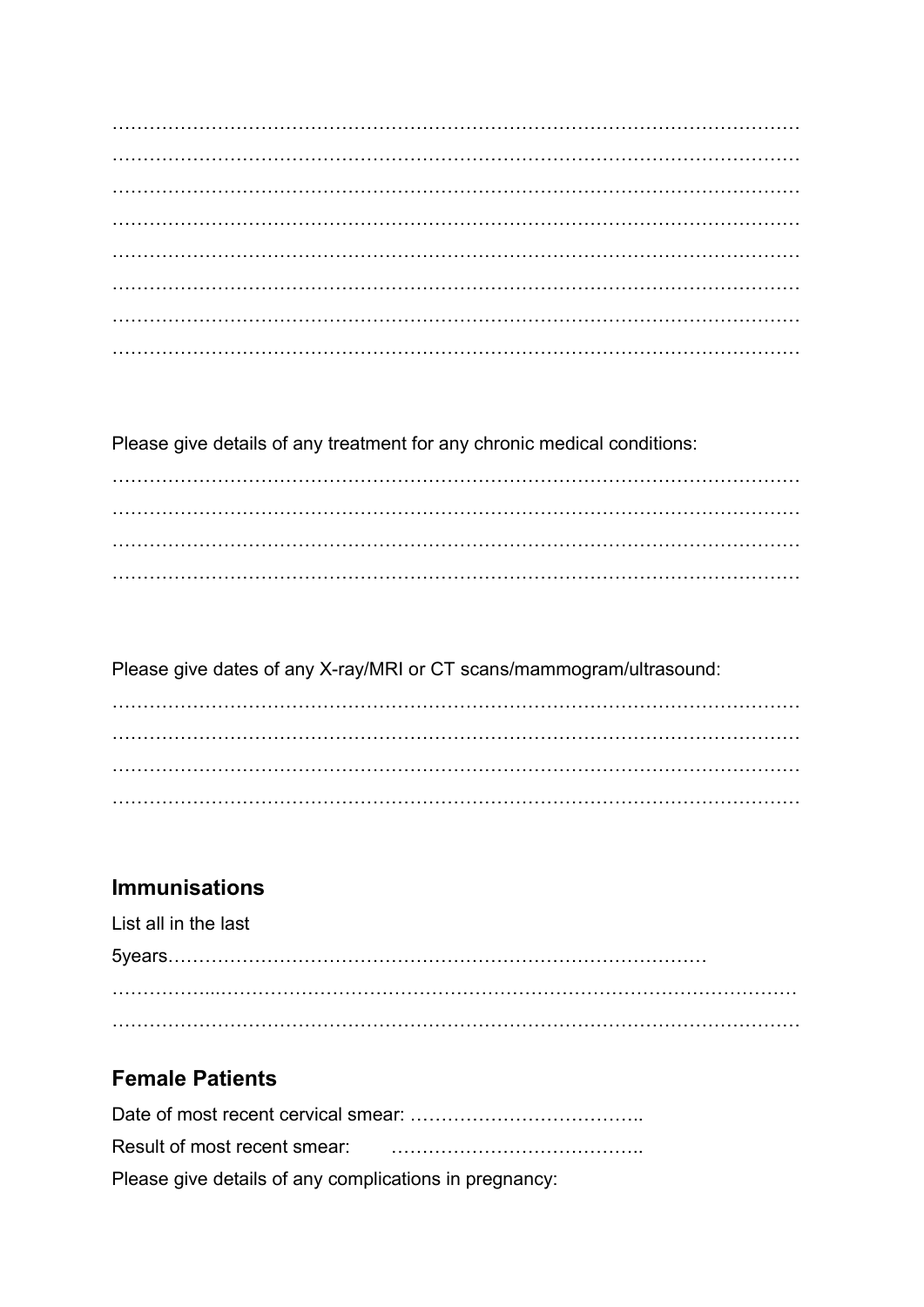………………………………………………………………………………………………… …………………………………

## **Carers**

Does someone look after you? Or do you need / have anyone who looks after you or your daily needs as a Carer? Yes / No

If yes, would you like them to deal with your health affairs here? Yes / No

## The receptionist can help with these arrangements

Do you care for someone else? (excluding children 0-18years)

Yes / No

## If yes, please ask the receptionist about Carers support

### NHS SUMMARY CARE RECORD

You do not need to do anything this will happen automatically. Healthcare staff will ask your permission every time they look at your summary care record.

If you don't want a summary care record please ask for an opt out form at reception.

## E-CONSULT - HOW IT WORKS

- 1) Visit out practice website www.westwaymcmaghull.nhs.uk
- 2) Click on E-consult banner
- 3) Select self-help or consultation options

### NHS APP

Down load the NHS app onto your phone for on line services, for more information log onto https://www.nhs.uk/

### BOOKING YOUR APPOINTMENTS ON LINE